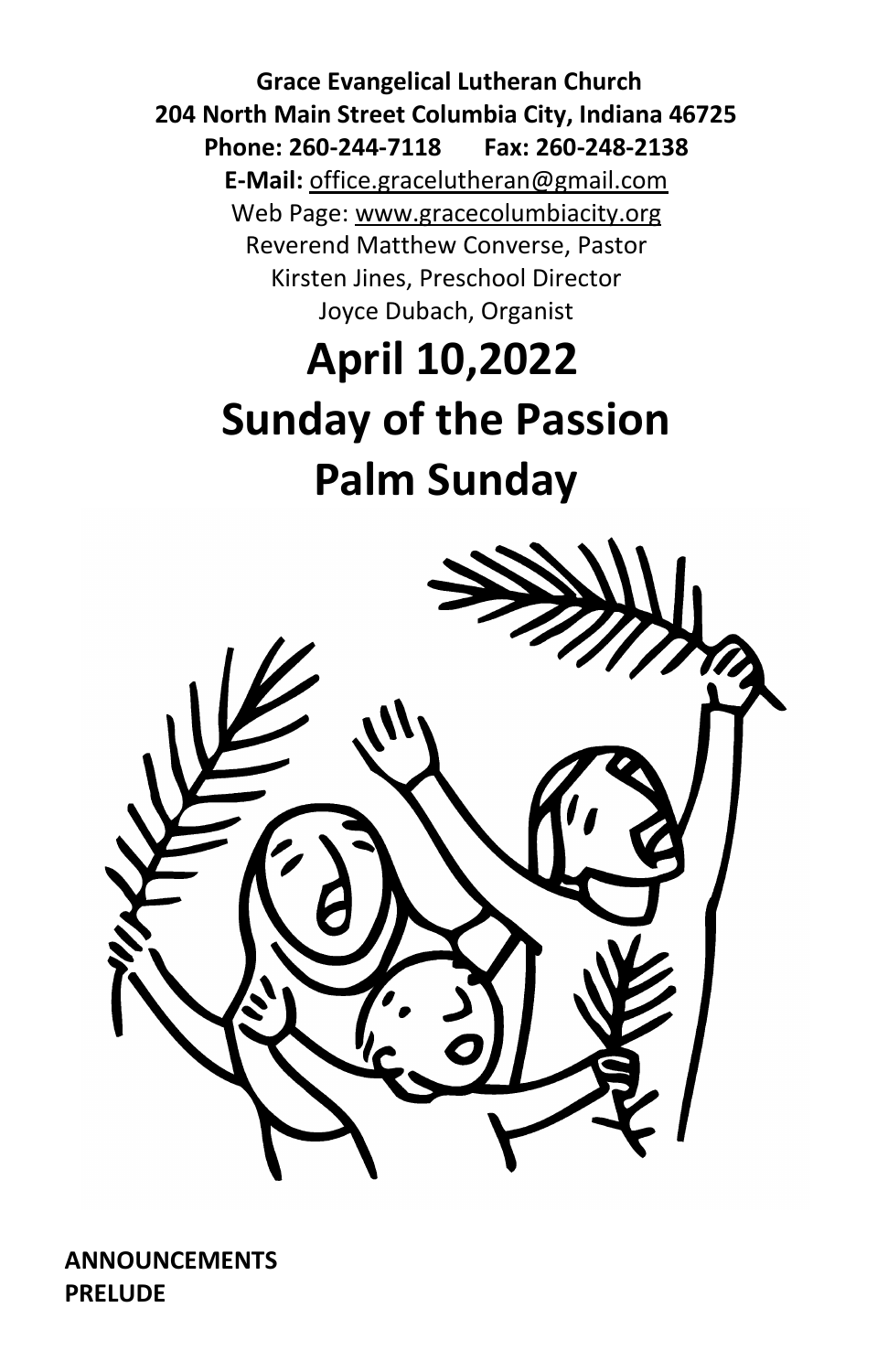*GATHERING The Holy Spirit calls us together as the people of God. [Please stand as you are able]*

## **ACCLAMATION**

Blessed is the one who comes in the name of the Lord. **Hosanna in the highest.**

#### **PROCESSIONAL GOSPEL: LUKE**

The holy gospel according to Luke.

# **Glory to you, O Lord.**

 $^{28}$ Jesus went on ahead, going up to Jerusalem.

 $29$ When he had come near Bethphage and Bethany, at the place called the Mount of Olives, he sent two of the disciples,  $30$ saying, "Go into the village ahead of you, and as you enter it you will find tied there a colt that has never been ridden. Untie it and bring it here.  $31$ If anyone asks you, 'Why are you untying it?' just say this, 'The Lord needs it.' " 32So those who were sent departed and found it as Jesus had told them. <sup>33</sup>As they were untying the colt, its owners asked them, "Why are you untying the colt?"  $34$ They said, "The Lord needs it."  $35$ Then they brought it to Jesus; and after throwing their cloaks on the colt, they set Jesus on it.  $36$ As he rode along, people kept spreading their cloaks on the road.  $37$ As he was now approaching the path down from the Mount of Olives, the whole multitude of the disciples began to praise God joyfully with a loud voice for all the deeds of power that they had seen,  $38$ saying,

"Blessed is the king who comes in the name of the Lord!

Peace in heaven, and glory in the highest heaven!"

<sup>39</sup>Some of the Pharisees in the crowd said to him, "Teacher, order your disciples to stop." <sup>40</sup>He answered, "I tell you, if these were silent, the stones would shout out."

The gospel of the Lord. **Praise to you, O Christ.**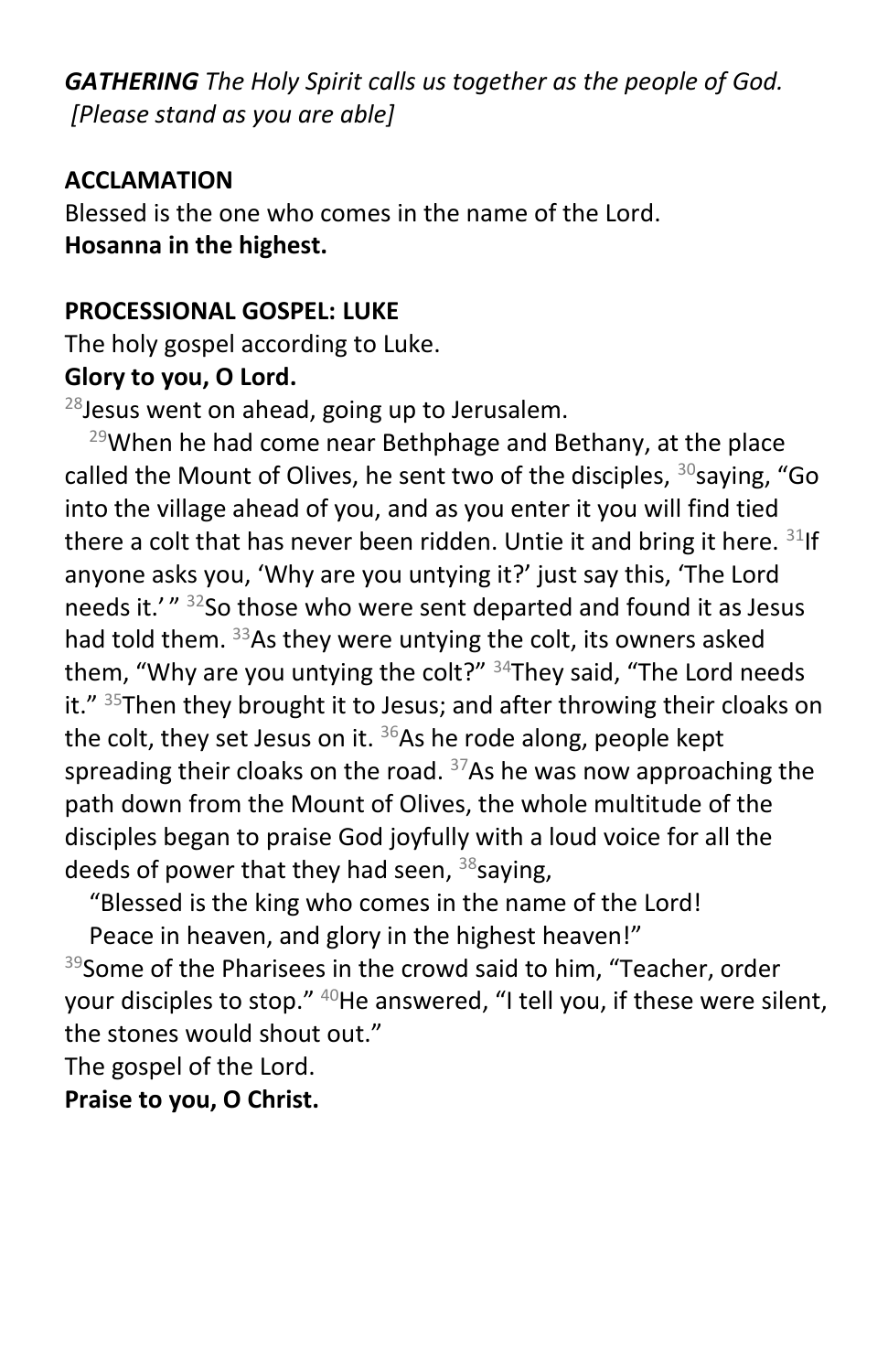# **BLESSING OF PALMS** The Lord be with you. **And also with you.**

#### Let us pray.

We praise you, O God, for redeeming the world through our Savior Jesus Christ. Today he entered the holy city in triumph and was proclaimed messiah and king by those who spread garments and branches along his way. Bless these branches and those who carry them. Grant us grace to follow our Lord in the way of the cross, so that, joined to his death and resurrection, we enter into life with you; through the same Jesus Christ, who lives and reigns with you and the Holy Spirit, one God, now and forever.

**Amen.**

**PROCESSION** *All Glory, Laud, and Honor* **(ELW 344)** Text: Theodulph of Orleans, c. 760–821; tr. John Mason Neale, 1818–1866, alt. Music: Melchior Teschner, 1584–1635 1962 Reprinted/streamed will permission under ONE LICENSE, License #A-723136. All rights Reserved.

## **PRAYER OF THE DAY**

As we now enter into the contemplation of the passion of our Lord Jesus Christ and meditate on the salvation of the world through his sufferings, death, burial, and resurrection, let us pray.

Everlasting God, in your endless love for the human race you sent our Lord Jesus Christ to take on our nature and to suffer death on the cross. In your mercy enable us to share in his obedience to your will and in the glorious victory of his resurrection, who lives and reigns with you and the Holy Spirit, one God, now and forever. **Amen.**

*WORD God speaks to us in scripture reading, preaching, and song.*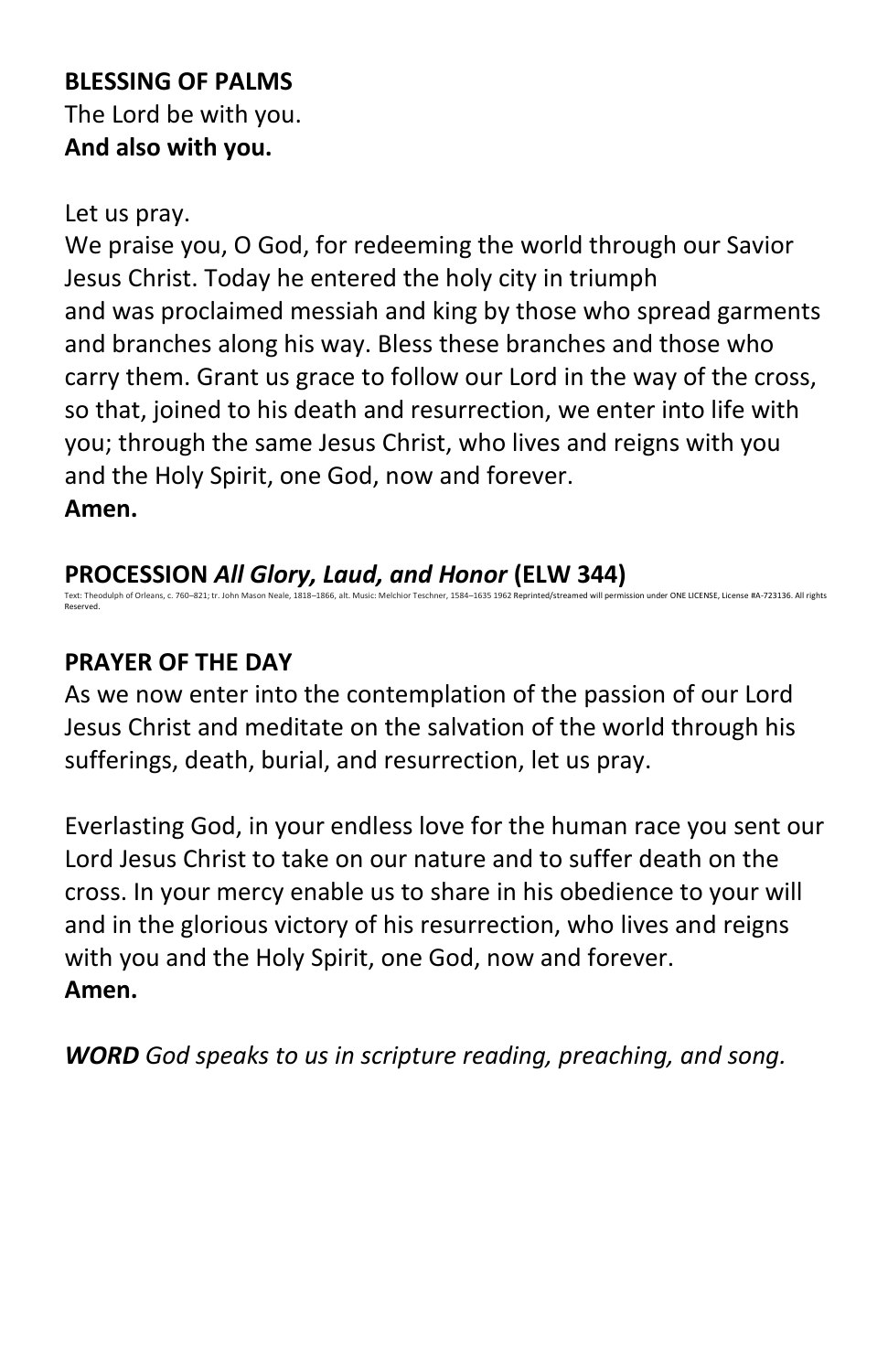# *[The assembly is seated]* **FIRST READING : Isaiah 50:4-9a**

A reading from Isaiah.

 $4$ The Lord Gop has given me the tongue of a teacher,

that I may know how to sustain the weary with a word.

Morning by morning the Lord GOD wakens, wakens my ear to listen as those who are taught.

<sup>5</sup>The Lord GOD has opened my ear, and I was not rebellious, I did not turn backward.

<sup>6</sup>I gave my back to those who struck me, and my cheeks to those who pulled out the beard; I did not hide my face from insult and spitting.

 $7$ The Lord Gop helps me; therefore I have not been disgraced; therefore I have set my face like flint, and I know that I shall not be put to shame;

 $8$ he who vindicates me is near. Who will contend with me? Let us stand up together. Who are my adversaries? Let them confront me.

 $9a$ It is the Lord Gop who helps me; who will declare me guilty? The word of the Lord.

# **Thanks be to God.**

# **PSALM: Psalm 31:9-16**

 $9$ Have mercy on me, O LORD, for I am in trouble;

my eye is consumed with sorrow, and also my throat and my belly.

# <sup>10</sup>**For my life is wasted with grief, and my years with sighing;**

**my strength fails me because of affliction, and my bones are consumed.**

 $11$  am the scorn of all my enemies, a disgrace to my neighbors, a dismay to my acquaintances;

when they see me in the street they avoid me.

# <sup>12</sup>**Like the dead I am forgotten, out of mind;**

# **I am as useless as a broken pot.**

 $13$ For I have heard the whispering of the crowd; fear is all around; they put their heads together against me; they plot to **<sup>|</sup>** take my life.

<sup>14</sup>**But as for me, I have trusted in you, O LORD.**

**I have said, "You are my God.**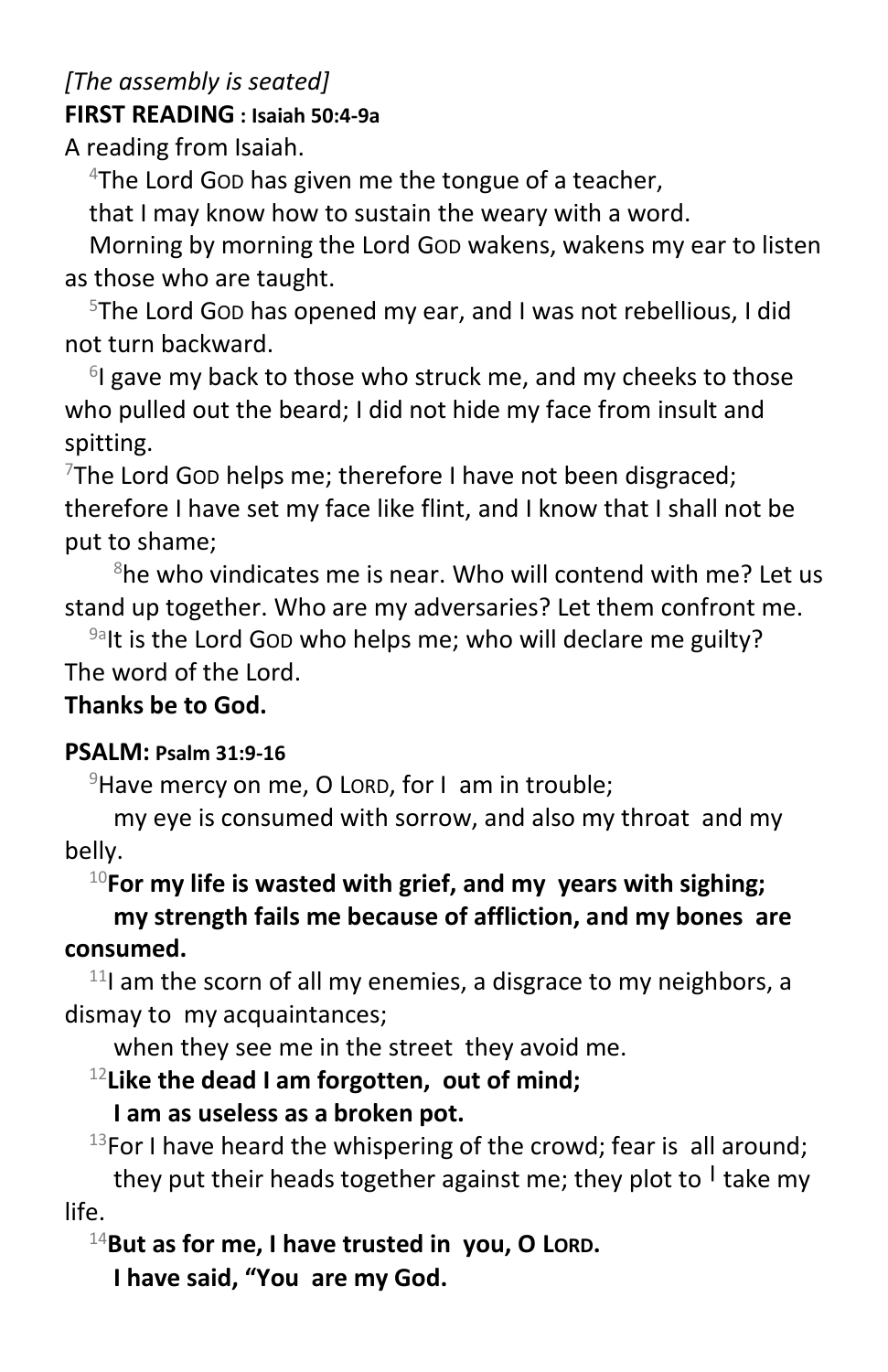$15$ My times are in your hand;

rescue me from the hand of my enemies, and from those who **<sup>|</sup>** persecute me.

# <sup>16</sup>**Let your face shine upon your servant; save me in your steadfast love."**

#### **SECOND READING : Philippians 2:5-11**

A reading from Philippians.

<sup>5</sup> Let the same mind be in you that was in Christ Jesus,

 $6$ who, although being in the form of God, did not regard equality with God as something to be exploited,

 $7$ but relinquished it all, taking the form of a slave, being born in human likeness. And being found in human form,

 $8$ he humbled himself and became obedient to the point of death even death on a cross.

<sup>9</sup>Therefore God also highly exalted him and gave him the name that is above every name,

 $10$ so that at the name of Jesus every knee should bend, in heaven and on earth and under the earth,

 $11$ and every tongue should confess that Jesus Christ is Lord, to the glory of God, the Father.

The word of the Lord.

**Thanks be to God.**

#### **SERMON**

# *[Please stand as you are able]* **GOSPEL ACCLAMATION**

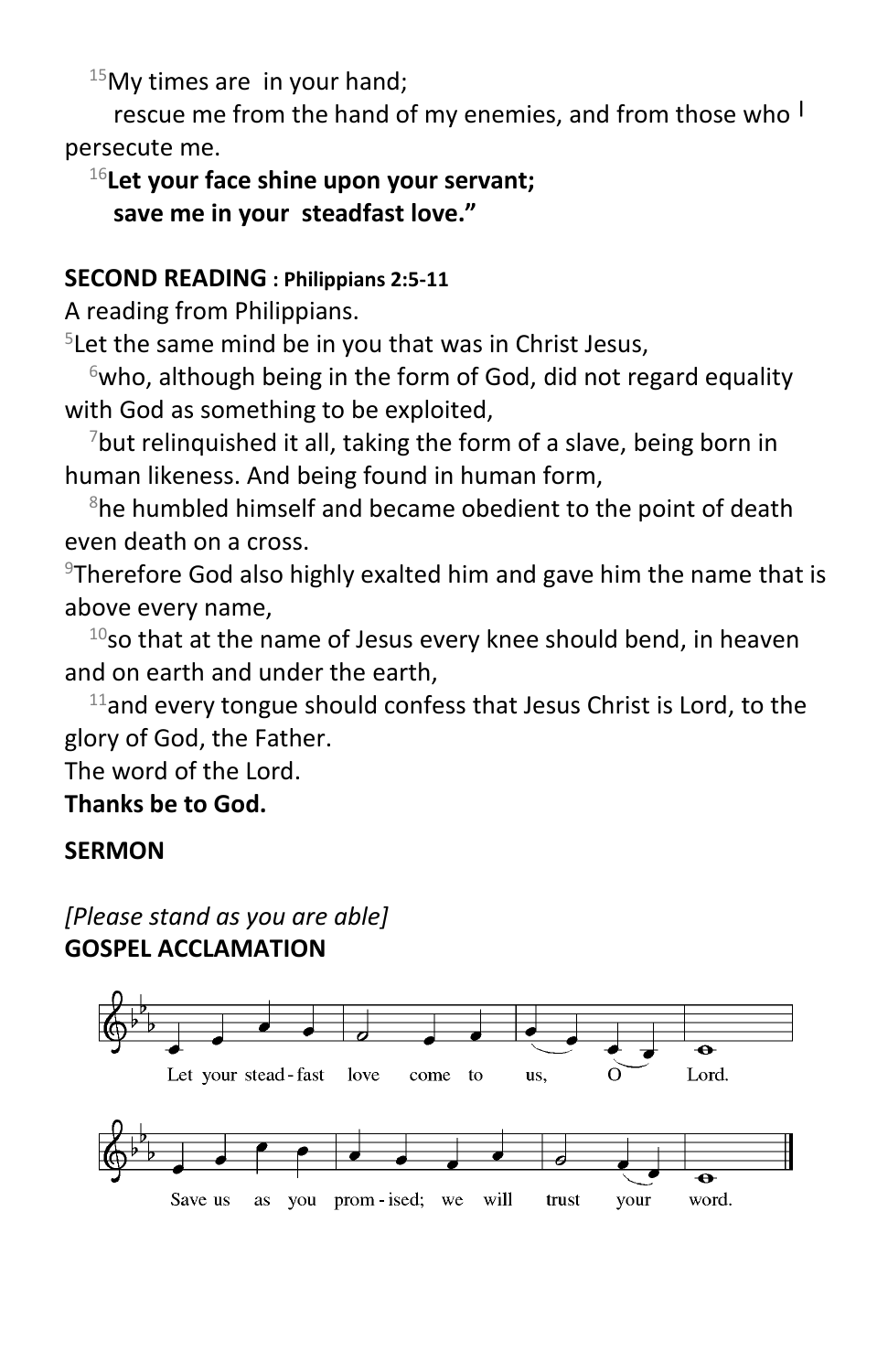## *[The assembly is seated]* **GOSPEL: Luke 22:14--23:56** The holy gospel according to Luke.

# **Glory to you, O Lord.**

 $14$ When the hour came, Jesus took his place at the table, and the apostles with him.  $15$  He said to them, "I have eagerly desired to eat this Passover with you before I suffer;  $^{16}$ for I tell you, I will not eat it until it is fulfilled in the dominion of God."  $17$ Then Jesus took a cup, and after giving thanks he said, "Take this and divide it among yourselves;  $^{18}$  for I tell you that from now on I will not drink of the fruit of the vine until the dominion of God comes."  $^{19}$ Then he took a loaf of bread, and when he had given thanks, he broke it and gave it to them, saying, "This is my body, which is given for you. Do this in remembrance of me." <sup>20</sup>And Jesus did the same with the cup after supper, saying, "This cup that is poured out for you is the new covenant in my blood. <sup>21</sup>But see, the one who betrays me is with me, and his hand is on the table.  $^{22}$ For the Son-of-Man is going as it has been determined, but woe to that one by whom he is betrayed!"  $23$ Then they began to ask one another which one of them it could be who would do this.

 $24A$  dispute also arose among them as to which one of them was to be regarded as the greatest.  $^{25}$ But Jesus said to them, "The rulers of the Gentiles are domineering; and those in authority over them are called benefactors.  $^{26}$ But not so with you; rather the greatest among you must become like the youngest, and the leader like one who serves. <sup>27</sup>For who is greater, the one who is at the table or the one who serves? Is it not the one at the table? But I am among you as one who serves.

 $28^{\circ}$ You are those who have stood by me in my trials;  $29$  and I confer on you, just as my Father has conferred on me, a dominion,  $30$ so that you may eat and drink at my table in my dominion, and you will sit on thrones judging the twelve tribes of Israel.

 $31$ "Simon, Simon, listen! Satan has demanded to sift all of you like wheat,  $32$  but I have prayed for you that your own faith may not fail; and you, when once you have turned back, strengthen the community." <sup>33</sup>And Simon Peter said to Jesus, "Lord, I am ready to go with you to prison and to death!"  $34$  Jesus said, "I tell you, Peter, the cock will not crow this day, until you have denied three times that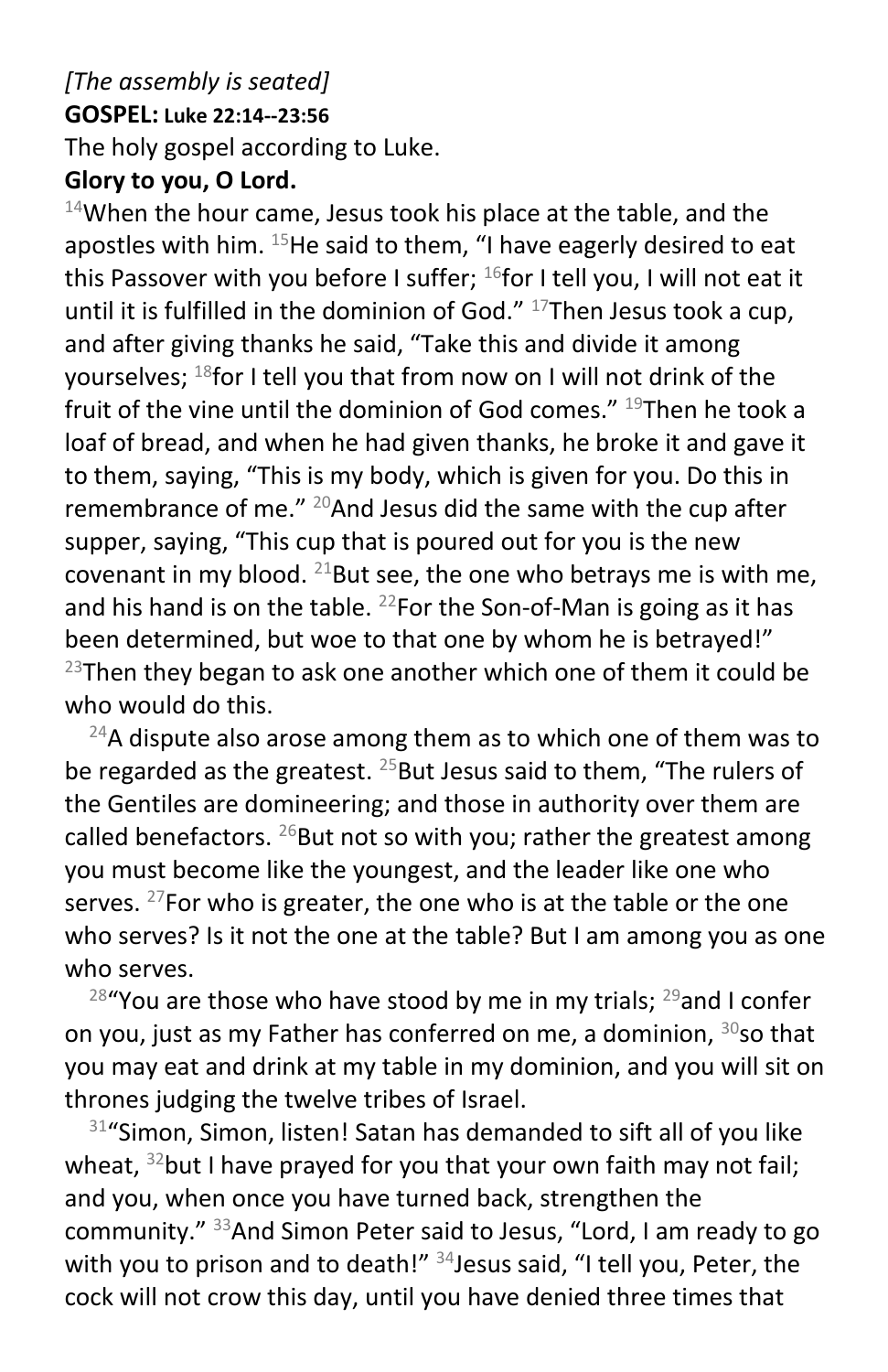you know me."

 $35$  Jesus said to them, "When I sent you out without a purse, bag, or sandals, did you lack anything?" They said, "No, not a thing."  $36$ He said to them, "But now, the one who has a purse must take it, and likewise a bag. And the one who has no sword must sell his cloak and buy one. <sup>37</sup>For I tell you, this scripture must be fulfilled in me, 'And he was counted among the lawless'; and indeed what is written about me is being fulfilled." <sup>38</sup>They said, "Lord, look, here are two swords." He replied, "It is enough."

 $39$  Jesus came out and went, as was his custom, to the Mount of Olives; and the disciples followed him.  $40$ When he reached the place, he said to them, "Pray that you may not come into the time of trial."  $41$ Then he withdrew from them about a stone's throw, knelt down, and prayed, <sup>42</sup>"Father, if you are willing, remove this cup from me; yet, not my will but yours be done." <sup>43</sup> Then an angel from heaven appeared to Jesus and gave him strength. <sup>44</sup>In his anguish Jesus prayed more earnestly, and his sweat became like great drops of blood falling down on the ground.] <sup>45</sup>When he got up from prayer, he came to the disciples and found them sleeping because of grief,  $46$  and he said to them, "Why are you sleeping? Get up and pray that you may not come into the time of trial."

 $47$ While Jesus was still speaking, suddenly a crowd came, and the one called Judas, one of the twelve, was leading them. Judas approached Jesus to kiss him;  $48$  but Jesus said to him, "Judas, is it with a kiss that you are betraying the Son-of-Man?" <sup>49</sup>When those who were around him saw what was coming, they asked, "Lord, should we strike with the sword?"  $50$ Then one of them struck the slave of the high priest and cut off his right ear.  $51$ But Jesus said, "No more of this!" And Jesus touched the slave's ear and healed him.  $52$ Then Jesus said to the chief priests, the officers of the temple police, and the elders who had come for him, "Have you come out with swords and clubs as if I were a bandit?  $53$ When I was with you day after day in the temple, you did not lay hands on me. But this is your hour, and the power of darkness!"

<sup>54</sup>Then they seized Jesus and led him away, bringing him into the high priest's house. But Peter was following at a distance. <sup>55</sup>When they had kindled a fire in the middle of the courtyard and sat down together, Peter sat among them. <sup>56</sup>Then a servant, seeing Peter in the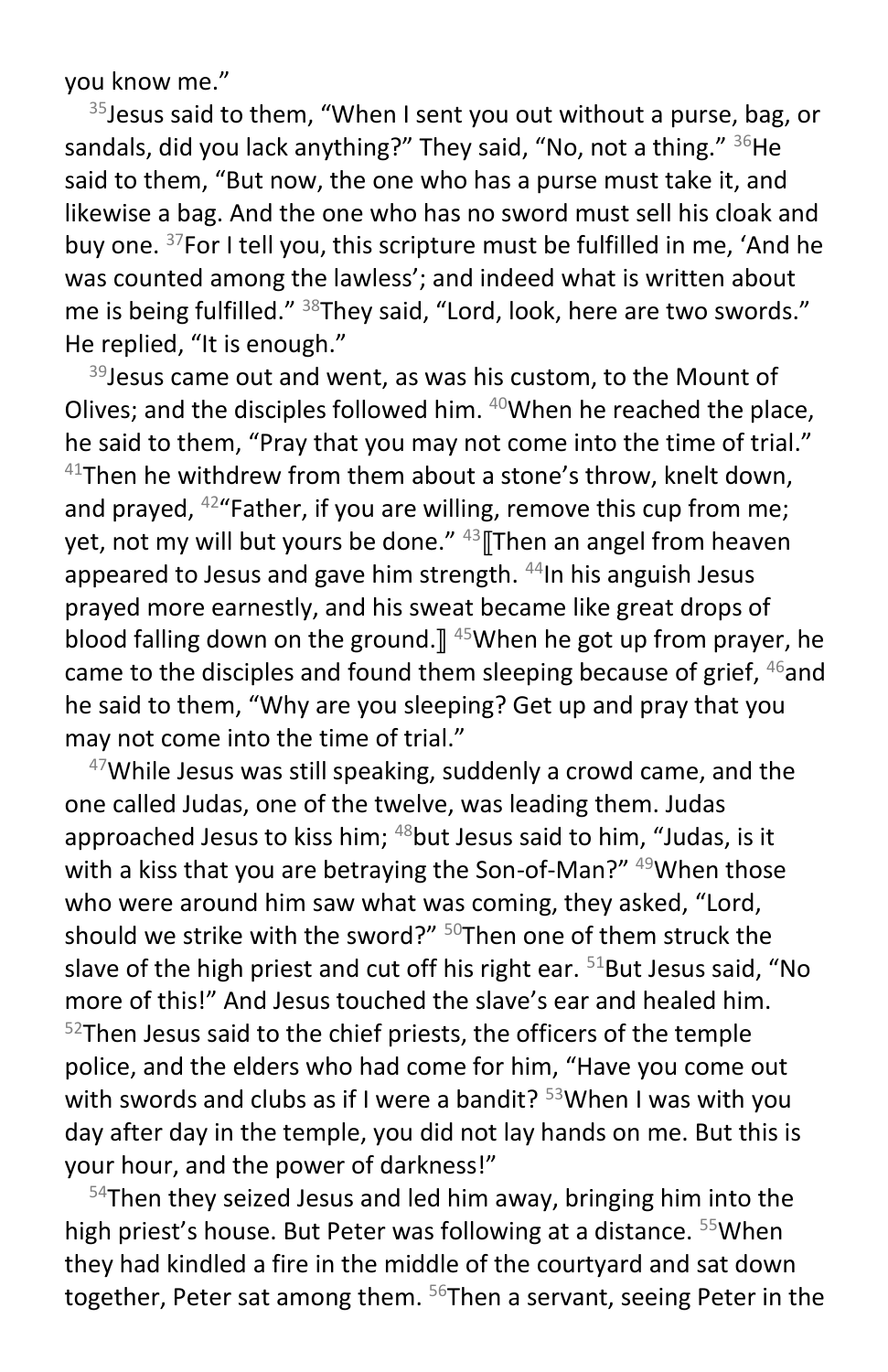firelight, stared at him and said, "This man also was with him."  $57$ But he denied it, saying, "Woman, I do not know him." <sup>58</sup>A little later someone else, on seeing Peter, said, "You also are one of them." But Peter said, "Man, I am not!" <sup>59</sup>Then about an hour later still another kept insisting, "Surely this man also was with Jesus; for he is a Galilean." <sup>60</sup>But Peter said, "Man, I do not know what you are talking about!" At that moment, while he was still speaking, the cock crowed. <sup>61</sup>The Lord turned and looked at Peter. Then Peter remembered the word of the Lord, who had said to him, "Before the cock crows today, you will deny me three times."  $62$ And he went out and wept bitterly.

 $63$ Now the men who were holding Jesus began to mock him and beat him;  $64$ they also blindfolded him and kept asking him, "Prophesy! Who is it that struck you?"  $65$ They kept heaping many other insults on him.

 $66$ When day came, the assembly of the elders of the people, both chief priests and scribes, gathered together, and they brought Jesus to their council. <sup>67</sup>They said, "If you are the Messiah, tell us." Jesus replied, "If I tell you, you will not believe;  $68$  and if I question you, you will not answer. <sup>69</sup>But from now on the Son-of-Man will be seated at the right hand of the power of God."  $70$ All of them asked, "Are you, then, the Son of God?" Jesus said to them, "You say that I am."  $71$ Then they said, "What further testimony do we need? We have heard it ourselves from his own lips!"

 $23:1$ Then the assembly rose as a body and brought Jesus before Pilate. <sup>2</sup>They began to accuse Jesus, saying, "We found this man perverting our nation, forbidding us to pay taxes to the emperor, and saying that he himself is the Messiah, a king."  $3$ Then Pilate asked Jesus, "Are you the king of the Jews?" Jesus answered, "You say so." <sup>4</sup>Then Pilate said to the chief priests and the crowds, "I find no basis for an accusation against this man." <sup>5</sup>But they were insistent and said, "He stirs up the people by teaching throughout all Judea, from Galilee where he began even to this place."

 $6$ When Pilate heard this, he asked whether the man was a Galilean.  $7$ And when he learned that he was under Herod's jurisdiction, Pilate sent Jesus off to Herod, who was himself in Jerusalem at that time.  $8$ When Herod saw Jesus, he was very glad, for he had been wanting to see him for a long time, because he had heard about Jesus and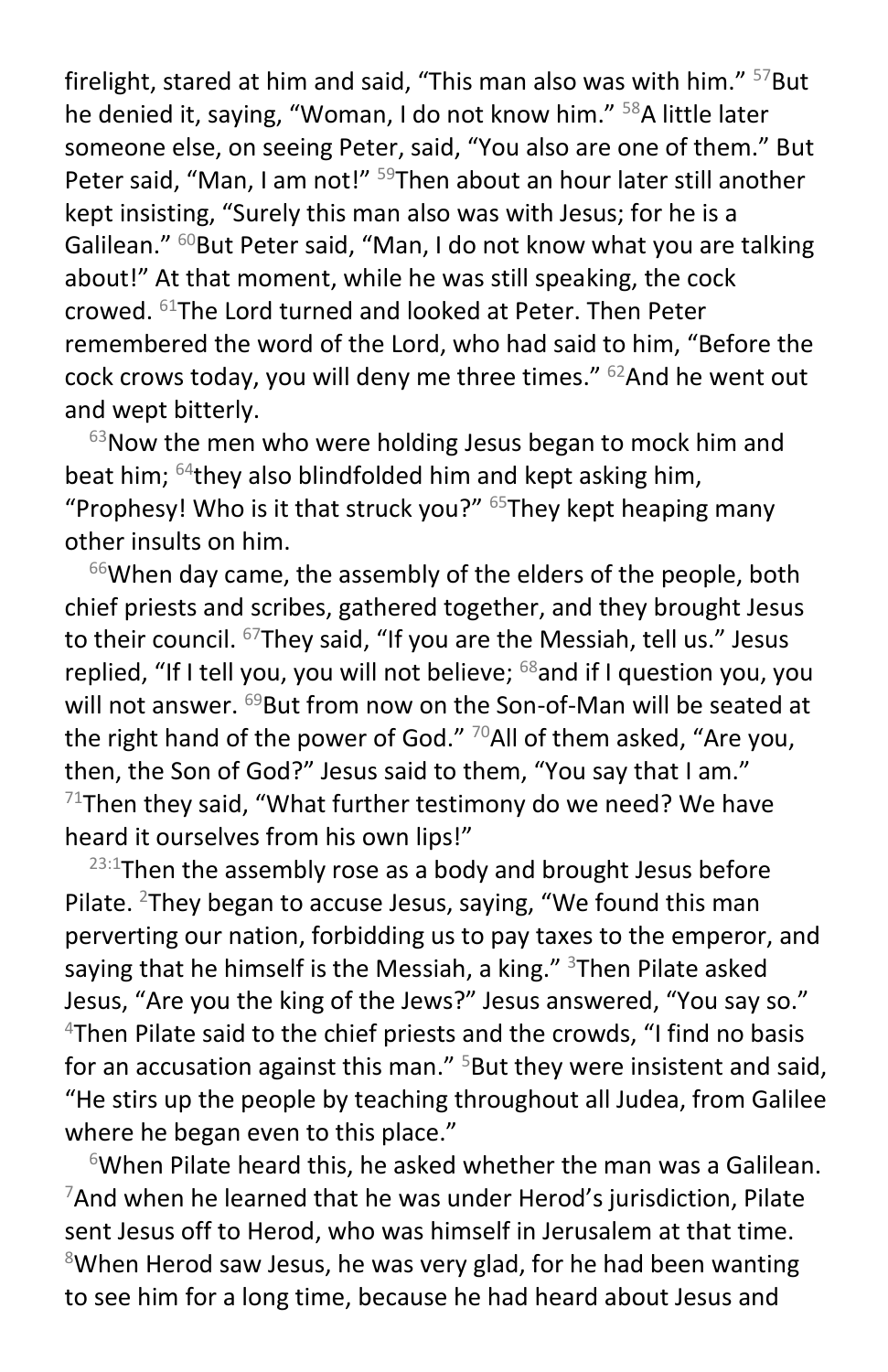was hoping to see him perform some sign. <sup>9</sup>Herod questioned him at some length, but Jesus gave him no answer.  $10$ The chief priests and the scribes stood by, vehemently accusing him.  $11$ Even Herod with his soldiers treated Jesus with contempt and mocked him; then he put an elegant robe on him, and sent him back to Pilate.  $12$ That same day Herod and Pilate became friends with each other; before this they had been enemies.

 $13$ Pilate then called together the chief priests, the leaders, and the people, <sup>14</sup>and said to them, "You brought me this man as one who was perverting the people; and here I have examined him in your presence and have not found this man guilty of any of your charges against him.  $^{15}$ Neither has Herod, for he sent him back to us. Indeed, he has done nothing to deserve death.  $^{16}$ I will therefore have him flogged and release him."

 $18$ Then they all shouted out together, "Away with this fellow! Release Barabbas for us!"  $^{19}$ (This was a man who had been put in prison for an insurrection that had taken place in the city, and for murder.) <sup>20</sup>Pilate, wanting to release Jesus, addressed them again; <sup>21</sup>but they kept shouting, "Crucify, crucify him!"  $^{22}$ A third time he said to them, "Why, what evil has he done? I have found in him no ground for the sentence of death; I will therefore have him flogged and then release him."  $^{23}$ But they kept urgently demanding with loud shouts that Jesus should be crucified; and their voices prevailed.  $^{24}$ So Pilate gave his verdict that their demand should be granted.  $^{25}$ He released the man they asked for, the one who had been put in prison for insurrection and murder, and he handed Jesus over as they wished.

 $26$ As they led Jesus away, they seized a man, Simon of Cyrene, who was coming from the country, and they laid the cross on him, and made him carry it behind Jesus.  $27A$  great number of the people followed Jesus, and among them were women who were beating their breasts and wailing for him.  $^{28}$ But Jesus turned to them and said, "Daughters of Jerusalem, do not weep for me, but weep for yourselves and for your children. <sup>29</sup>For the days are surely coming when they will say, 'Blessed are the barren, and the wombs that never bore, and the breasts that never nursed.' 30Then they will begin to say to the mountains, 'Fall on us'; and to the hills, 'Cover us.' 31For if they do this when the wood is green, what will happen when it is dry?"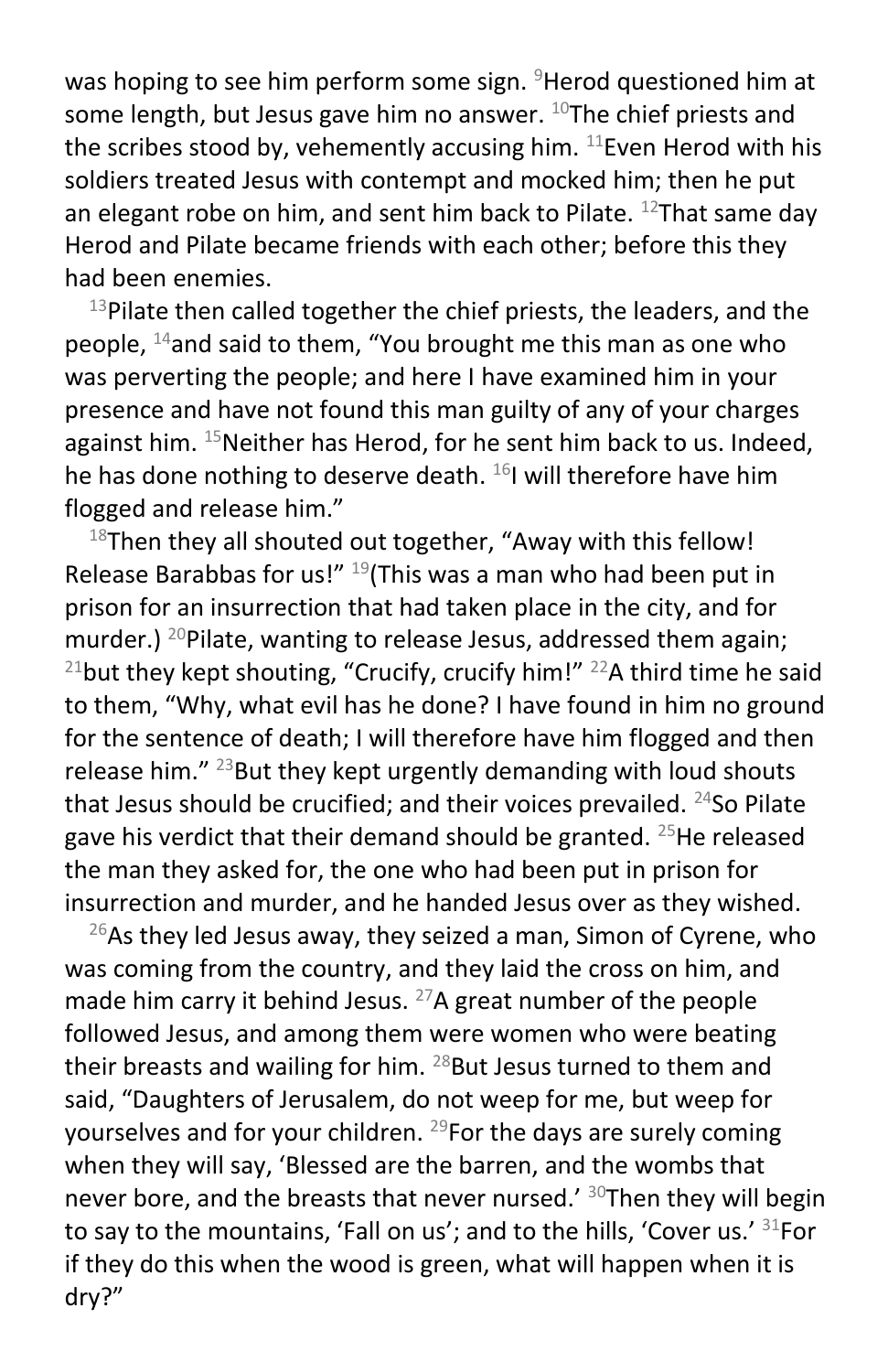$32$ Two others also, who were criminals, were led away to be put to death with Jesus. <sup>33</sup>When they came to the place that is called The Skull, they crucified Jesus there with the criminals, one on his right and one on his left.  $34$  Then Jesus said, "Father, forgive them; for they do not know what they are doing."] And they cast lots to divide his clothing.  $35$  And the people stood by, watching; but the leaders scoffed at him, saying, "He saved others; let him save himself if he is the Messiah of God, the chosen one!"  $36$ The soldiers also mocked him, coming up and offering him sour wine,  $37$  and saying, "If you are the King of the Jews, save yourself!"  $38$ There was also an inscription over him, "This is the King of the Jews."

 $39$ One of the criminals who were hanged there kept deriding Jesus and saying, "Are you not the Messiah? Save yourself and us!" <sup>40</sup>But the other rebuked him, saying, "Do you not fear God, since you are under the same sentence of condemnation? <sup>41</sup>And we indeed have been condemned justly, for we are getting what we deserve for our deeds, but this man has done nothing wrong." <sup>42</sup>Then he said, "Jesus, remember me when you come into your kingdom." <sup>43</sup>He replied, "Truly I tell you, today you will be with me in Paradise."

<sup>44</sup>It was now about noon, and darkness came over the whole land until three in the afternoon, <sup>45</sup> while the sun's light failed; and the curtain of the temple was torn in two.  $46$ Then Jesus, crying with a loud voice, said, "Father, into your hands I commend my spirit." Having said this, he breathed his last. <sup>47</sup>When the centurion saw what had taken place, he praised God and said, "Certainly this man was innocent." <sup>48</sup>And when all the crowds who had gathered there for this spectacle saw what had taken place, they returned home, beating their breasts.  $49$ But all his acquaintances, including the women who had followed him from Galilee, stood at a distance, watching these things.

 $50$ Now there was a good and righteous man named Joseph, who, though a member of the council,  $51$ had not agreed to their plan and action. He came from the Jewish town of Arimathea, and he was waiting expectantly for the dominion of God. <sup>52</sup>This man went to Pilate and asked for the body of Jesus.  $53$ Then he took it down, wrapped it in a linen cloth, and laid it in a rock-hewn tomb where no one had ever been laid. <sup>54</sup>It was the day of Preparation, and the sabbath was beginning.  $55$ The women who had come with him from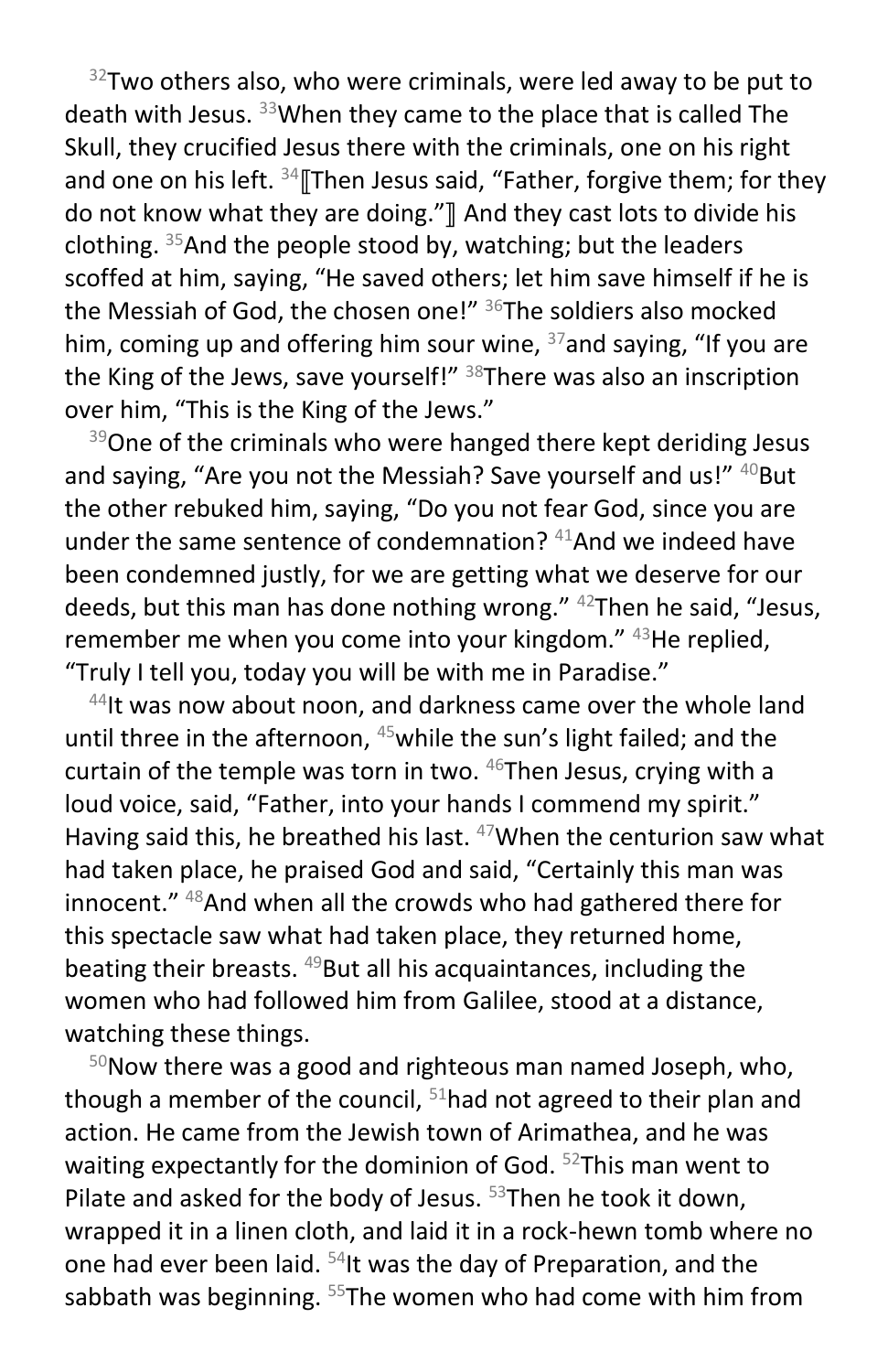Galilee followed, and they saw the tomb and how his body was laid.  $56$ Then they returned, and prepared spices and ointments.

On the sabbath they rested according to the commandment. The gospel of the Lord.

**Praise to you, O Christ.**

*[Please stand as you are able]* **HYMN OF THE DAY** *My Song Is Love Unknown (LOVE*  UNKNOWN) (ELW 343) Text: Samuel Crossman, 1624–1683, alt.Music: John Ireland, 1879–1962 Reprinted/streamed will permission under ONE LICENSE, License #A-723136. All rights Reserved.

# **CREED**

**I believe in God, the Father almighty, creator of heaven and earth. I believe in Jesus Christ, God's only Son, our Lord, who was conceived by the Holy Spirit, born of the virgin Mary, suffered under Pontius Pilate, was crucified, died, and was buried; he descended to the dead.**

**On the third day he rose again; he ascended into heaven, he is seated at the right hand of the Father, and he will come to judge the living and the dead.**

**I believe in the Holy Spirit, the holy catholic church, the communion of saints, the forgiveness of sins, the resurrection of the body, and the life everlasting.** 

**Amen.**

# **PRAYERS OF INTERCESSION**

Drawn close to the heart of God, we offer these prayers for the church, the world, and all who are in need.

We pray for the church, called to follow Jesus in the way of the cross. Make us unflinching servants of the gospel. Deliver us from hardship as we confront the forces of injustice and practice radical compassion. Merciful God,

# **receive our prayer.**

For the earth and all its inhabitants, created in love: Train us to recognize your divine goodness in the world around us. Rouse in us a reverence for creation, that we take greater care of its resources. Merciful God,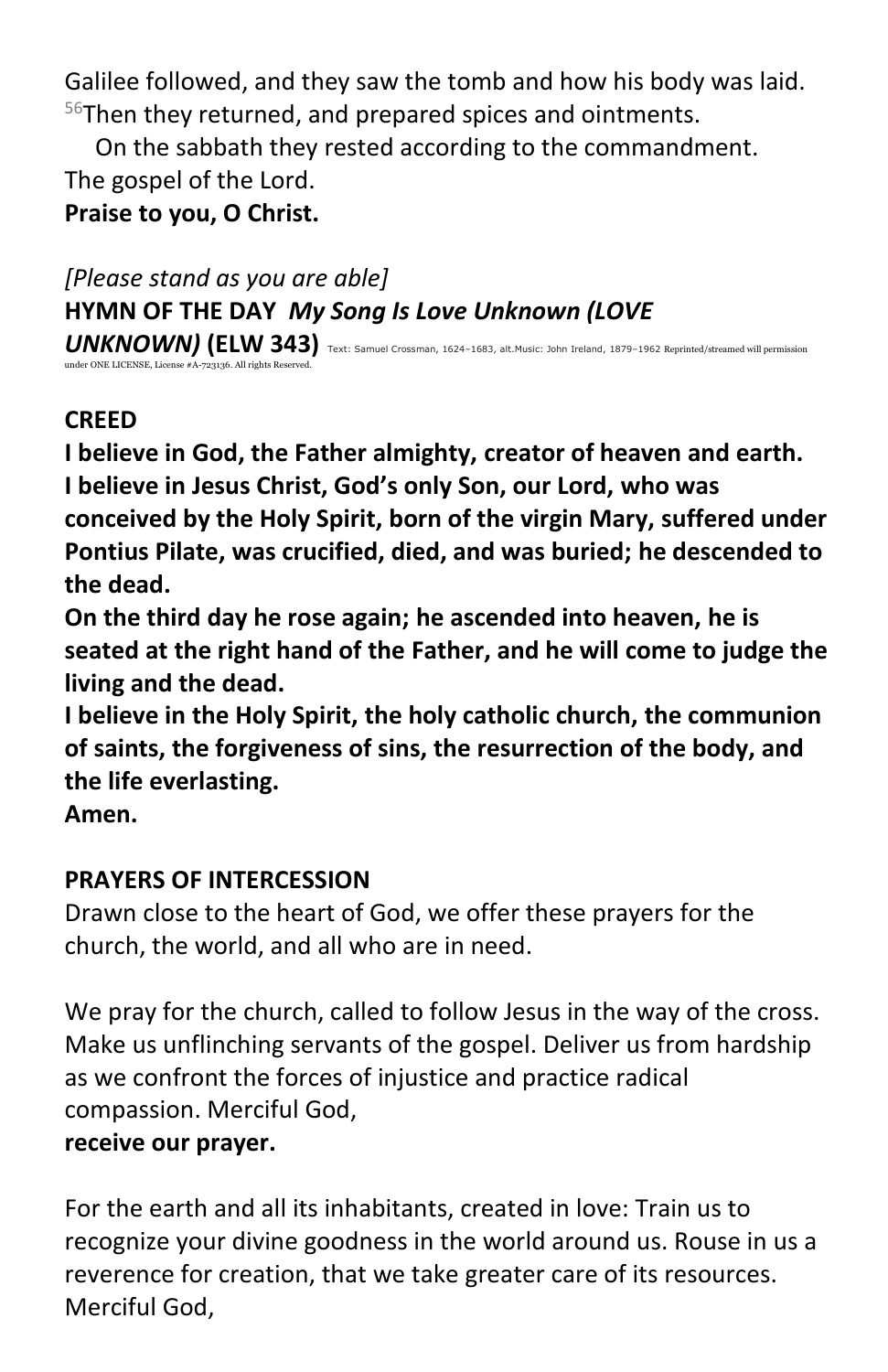## **receive our prayer.**

For those in positions of authority called to lead with integrity and compassion: Supply them with courage and vulnerability when challenged with new ideas. Deliver them from fear that limits imagination and impedes justice. Merciful God,

# **receive our prayer.**

For those who suffer, waiting expectantly for mercy and consolation: Accompany those who feel abandoned or betrayed, defend those who are wrongly accused, and embrace those who are incarcerated or detained. Heal those who are ill. Merciful God,

## **receive our prayer.**

For Christians around the world, preparing this week to journey with Jesus to the cross: Reveal to us once again the earthshaking power of humble service, unmerited forgiveness, and sacrificial love. Lead us all from death to life. Merciful God, **receive our prayer.**

# *(other prayers may be offered at this time, silently or loud.)*

We remember those who have died. who were commended into your hands. Remember us when you come into your kingdom, and prepare a place for each of us with you in paradise. Merciful God, **receive our prayer.**

Accept the prayers we bring, O God, on behalf of a world in need, for the sake of Jesus Christ. **Amen.**

# **PEACE**

The peace of Christ be with you always. **And also with you.** *(At this time share peace with your neighbor around you.)*

*MEAL God feeds us with the presence of Jesus Christ.*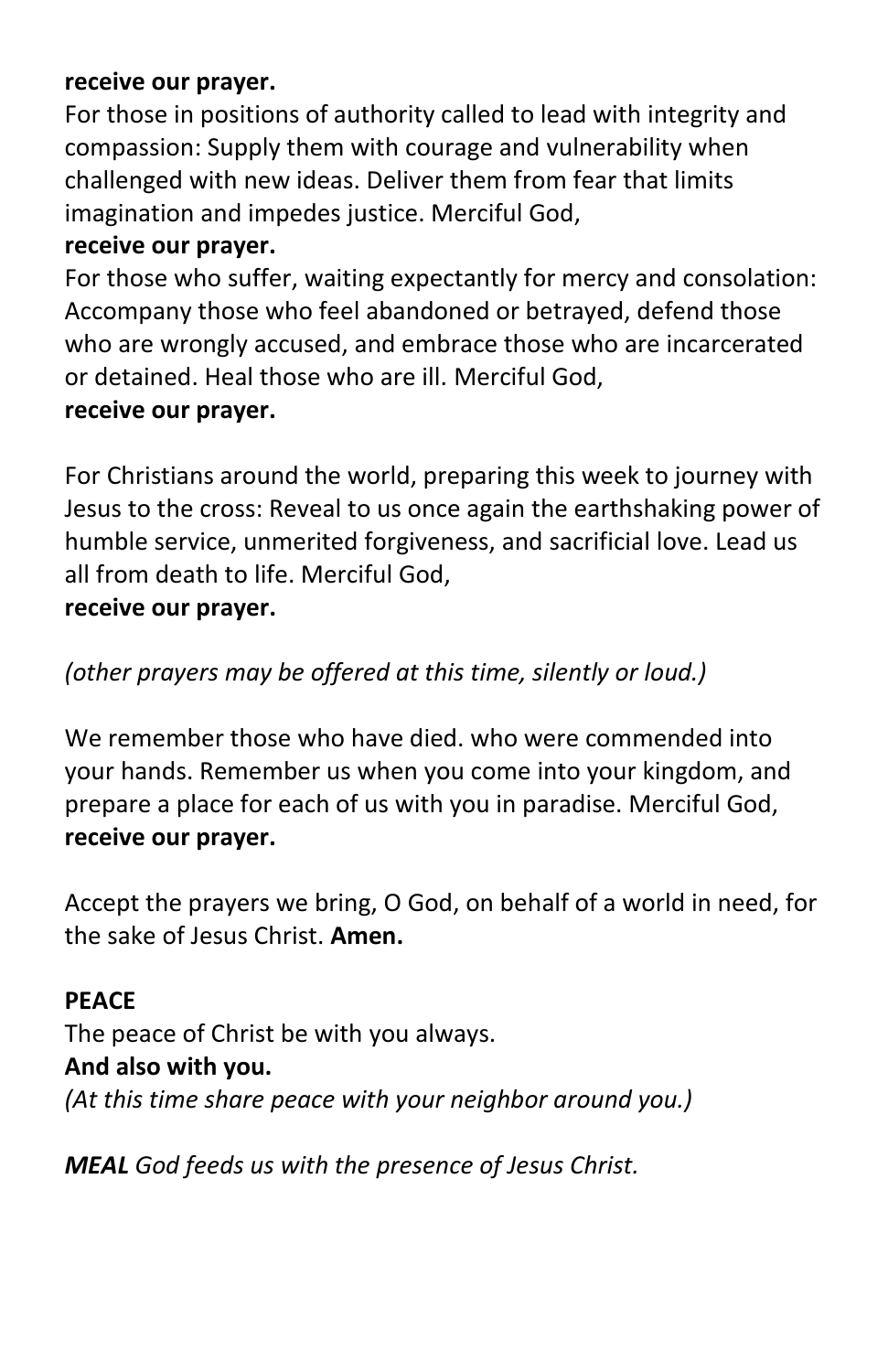#### **OFFERING PRAYER**

Let us Pray,

**Extravagant God, you have blessed us with the fullness of creation. Now we gather at your feast where you offer us the food that satisfies. Take and use what we offer here, come among us, and feed us with the body and blood of Christ, in whose name we pray. Amen.**

## **GREAT THANKSGIVING DIALOGUE**



# **PREFACE**

It is indeed right, our duty and our joy, that we should at all times and in all places give thanks and praise to you, almighty and merciful God, through our Savior Jesus Christ. You call your people to cleanse their hearts and prepare with joy for the paschal feast, that, renewed in the gift of baptism, we may come to the fullness of your grace. And so, with all the choirs of angels, with the church on earth and the hosts of heaven. we praise your name and join their unending hymn: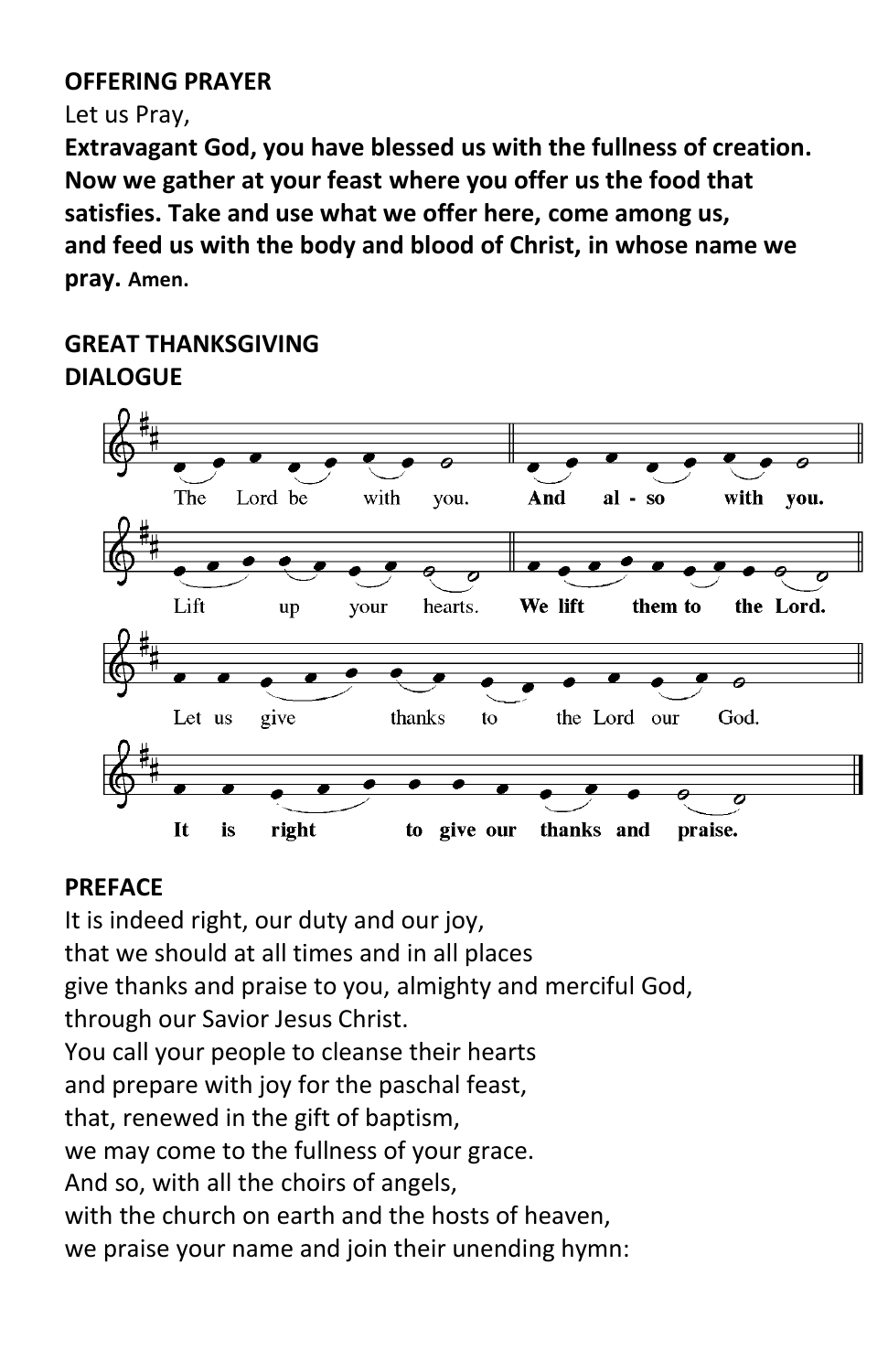

#### **THANKSGIVING AT THE TABLE**

Holy God, our living Water and our merciful Guide, together with rivers and seas, wells and springs we bless and magnify you. You led your people Israel through the desert, and provided them water from the rock. We praise you for Christ, our Rock and our Water, who joined us in our desert, pouring out his life for the world.

In the night in which he was betrayed, our Lord Jesus took bread, and gave thanks; broke it, and gave it to his disciples, saying: Take and eat; this is my body, given for you. Do this for the remembrance of me.

Again, after supper, he took the cup, gave thanks, and gave it for all to drink, saying: This cup is the new covenant in my blood, shed for you and for all people for the forgiveness of sin. Do this for the remembrance of me.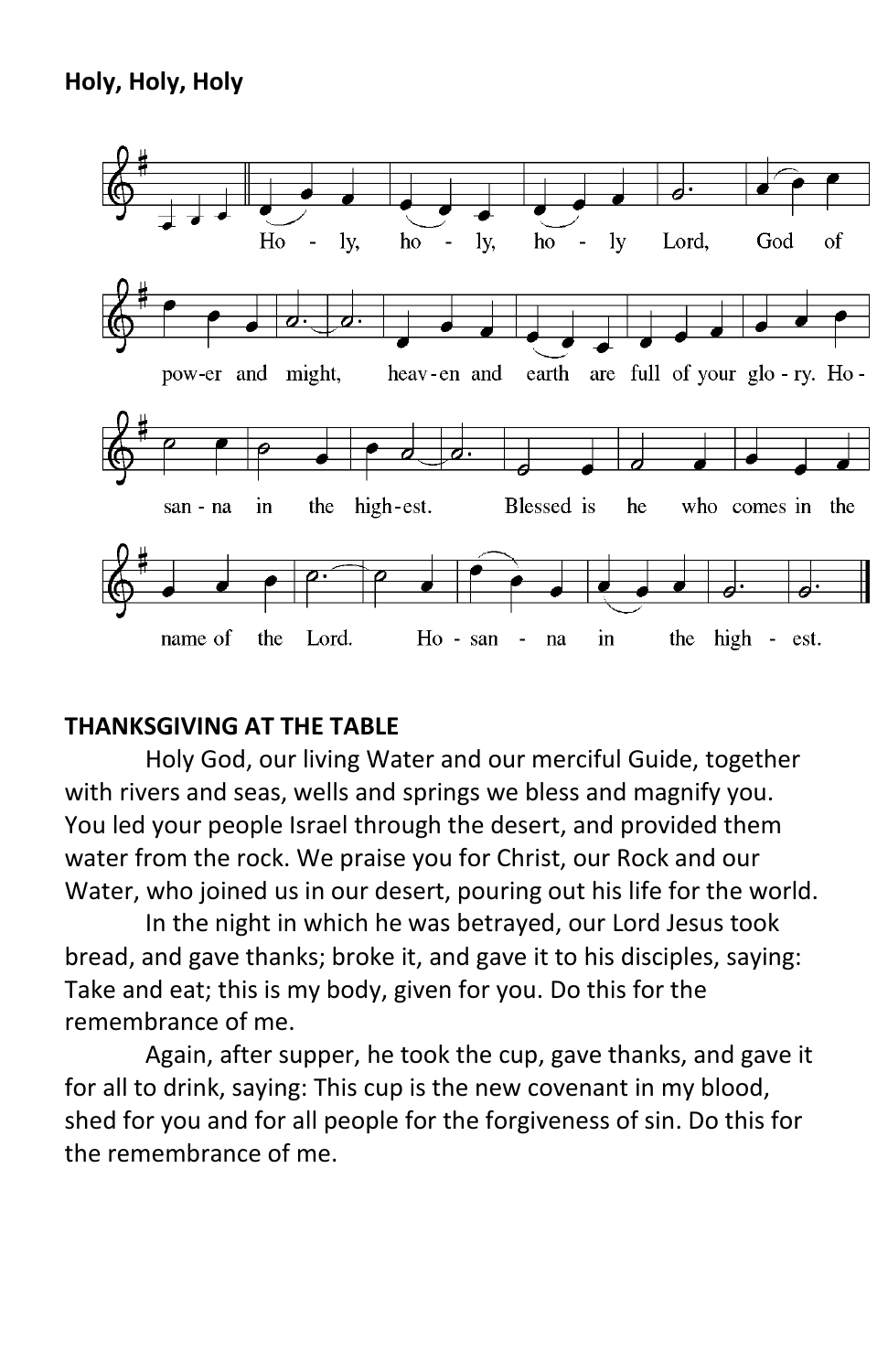Remembering, therefore, his life, death, and resurrection, we await your salvation for all this thirsty world. Pour out your Spirit on this holy food and on all the baptized gathered for this feast: wash away our sin, that we may be revived for our journey by the love of Christ. Through him all glory and honor is yours, Almighty Father, with the Holy Spirit, in your holy Church, both now and forever. **Amen**

# **LORD'S PRAYER**

Lord, remember us in your kingdom and teach us to pray. **Our Father, who art in heaven, hallowed be thy name, thy kingdom come, thy will be done, on earth as it is in heaven. Give us this day our daily bread; and forgive us our trespasses, as we forgive those who trespass against us; and lead us not into temptation, but deliver us from evil. For thine is the kingdom, and the power, and the glory, forever and ever. Amen.**

# **INVITATION TO COMMUNION**

Here is food and drink for the journey. Take and be filled.

*[The assembly is seated]* 

**COMMUNION** (*Everyone is welcome to come to the communion table. If you have not received instruction in the Sacraments, come to the altar for a blessing. If you would like to receive communion where you are seated in the pews, please tell the usher and at the close of communion you will be served.*) *The body of Christ, given for you. Amen The blood of Christ; shed for you. Amen*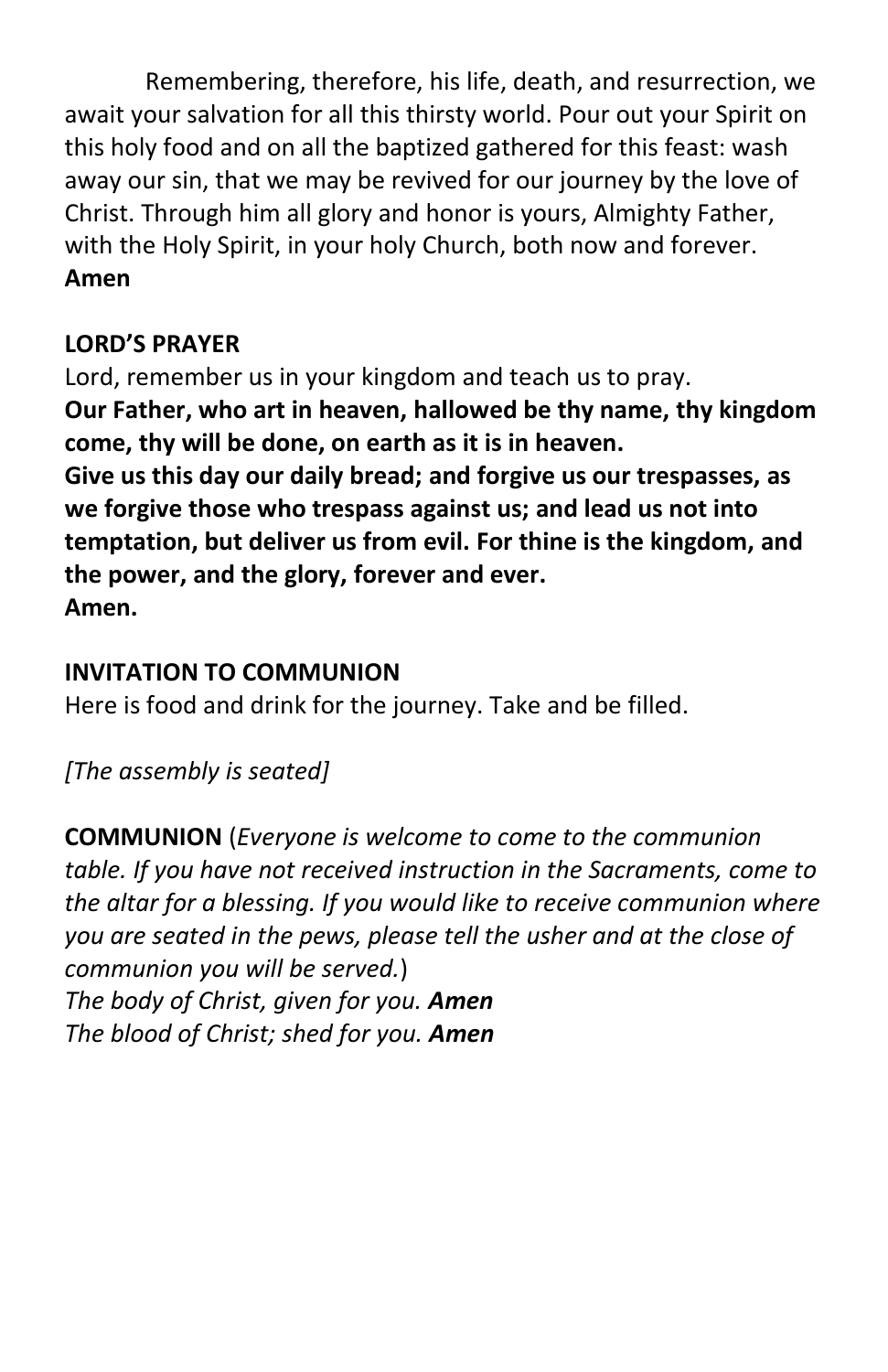## **COMMUNION SONG**



**INSERTED MUSIC** *Lamb of God Most Holy: Santo Cordero* **(acs 932)(as seen in**  the back of the bulletin) Reprinted/streamed will permission under ONE LICENSE, License #A-723136. All rights Reserved.

#### **INSERTED MUSIC** *Jesus, Remember Me (Taizé)* **(ELW 616)**

Text: Luke 23:42; Taizé Community Music: Jacques Berthier, 1923-1994 Reprinted/streamed will permission under ONE LICENSE, License #A-723136. All rights Reserved.

## *[Please stand as you are able]* **PRAYER AFTER COMMUNION**

Let us pray, Blessed Jesus, in this rich meal of grace, you have fed us with your body, the bread of life. Now send us forth to bear your life-giving hope to a world in need.

#### **Amen.**

*SENDING God blesses us and sends us in mission to the world.*

# **BLESSING**

You are children of God, anointed with the oil of gladness and strengthened for the journey.

Almighty God, motherly, majestic, and mighty,  $\pm$  bless you this day and always. **Amen.**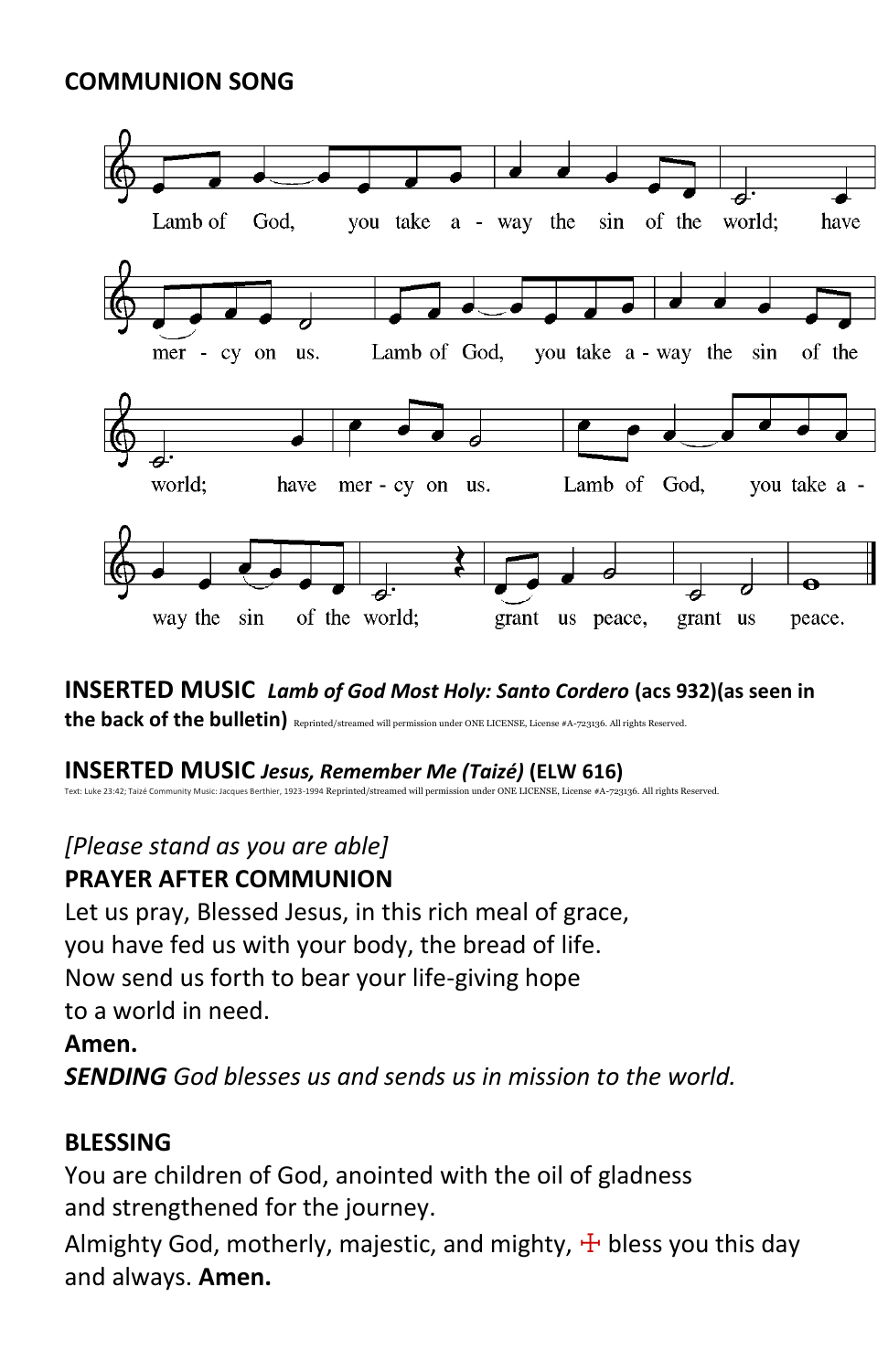#### **SENDING SONG** *Ride On, Ride On in Majesty! (THE KING'S*

*MAJESTY)* **(ELW 346)** Text: Henry H. Milman, 1791–1868, alt. Music: Graham George, 1912–<sup>1993</sup> Reprinted/streamed will permission under ONE LICENSE, License #A-723136. All rights Reserved.

**DISMISSAL** Go in peace. Jesus meets you on the way. **Thanks be to God.**<br>From sundaysandseasons.com. Copyright © 2022 Augsburg Fortress. All rights reset From sundaysandseasons.com. Copyright © 2022 Augsburg Fortress. All rights reserved. Reprinted/streamed will permission under ONE LICENSE, License #A-723136. All rights Reserved.

#### **ANNOUNCEMENTS**

**Bread loaf this week April 10,2022 is for the Crisis in Ukraine. Everything that is donated will be matched from the Lutheran World Relief up to \$422,000.**

**Hopes Basement Sale on Friday, May 13th, 9-5 and Saturday, May 14th 9- 2. If anyone is interested in donating to it, please have them call or leave a message to Dee Blackburn, 260-609-3258 and we can make arrangements for pickup. We are not accepting adult clothing, since it doesn't sell well, however children's clothing will be welcome!**

**We cleaned our basement and have a lot of children's books, toys and crafts as well as items that people are contributing. Thank you!**

**The Worship and Music committee had a meeting on Feb. 20th and they are currently discussing how to slowly and thoughtfully reintroduce our music groups back into our worship setting; bells, choirs, instruments, duets, trios, solos, etc... If you would like to be a part of reimagining new music opportunities for worship, please see Kim Converse. Stay tuned! More information is coming soon!**

**We have new sign-up sheets in the parish hall, for coffee hour. Coffee hour will be after church service, for any one that would like to stay. We will be having an Easter Breakfast, on April 17,2022. Breakfast will start at 8:30am. At 9:30am there will be an Easter Egg hunt for all the children that would like to participate.** 

**The Adelphi ladies are donating sleeping garments of all sizes (men and women) for the residents at The Oaks. The Director will be speaking at the April 19th meeting. There will be a basket on The Narthex and in the Fellowship Hall. If you would like to help with the service.** 

**Fundraiser to support the Preschool:** Shop with Scrip through the RaiseRight App or through the website shopwithscrip.com.  $\rightarrow$ Buy gift cards for places you already shop at with reloadable gift cards, e-cards or physical gift cards. There is no extra charge to you.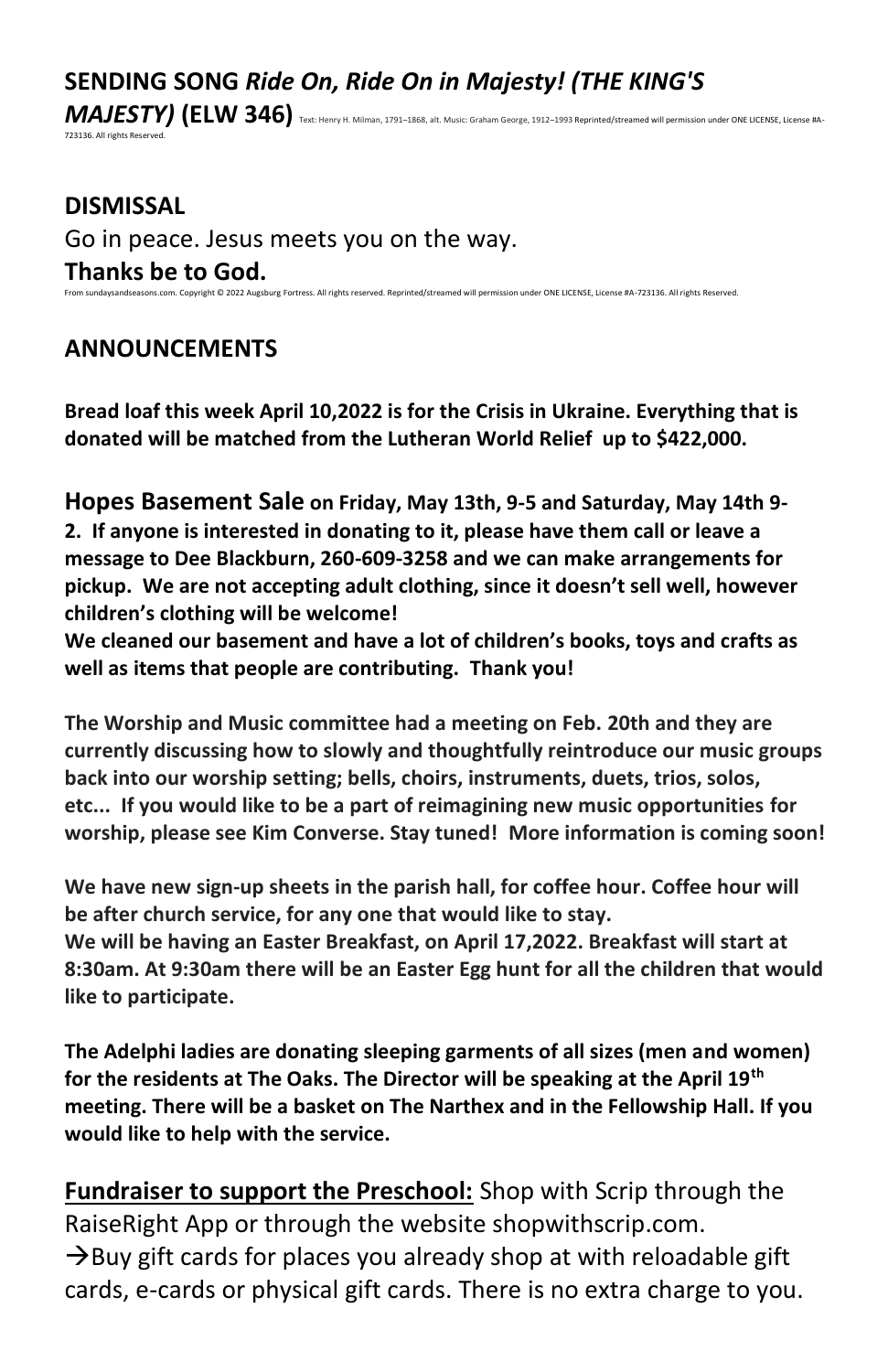$\rightarrow$ Example: If you shop at Walmart for groceries, you can purchase a gift card for \$100.00. You can purchase a physical gift card that will be sent straight to your house, or you can choose a reloadable card that will be put right on your App. You are already spending that money at the grocery store so why not buy a gift card before you go to the store to help the Preschool?

Organization name: **Grace Lutheran Church Preschool** Enrollment Code: **AL22LAE586216**

> **Weekly agenda at Grace Lutheran church Monday April 11,2022** Parents of addicted loved ones (PAL) 6pm Cub scouts 3082 6pm Alcoholics anonymous 7:30pm **Tuesday April 12,2022** T.O.P.S 9-11am Adelphai group 11:30am **Wednesday April 13,2022** Men's breakfast 8am Food pantry 12pm Food voucher distribution 4pm **Thursday April 14,2022** Helping hands 12:30-2pm AA/AL anonymous 7:30-8:30pm Munday Thursday @ Grace 7pm *Mundy Thursday*  **Friday April 15,2022** *Pastors day off* Food pantry 12-2pm Girl scout lock in 5pm Good Friday @ Hope 7pm *Good Friday* **Saturday April 16,2022** *Passover* **Sunday April 17,2022** Worship at Hope 8:15am Easter Breakfast @ Hope Easter Breakfast @ Grace 8:30am Easter Egg Hunt @Grace 9:30am Worship at Grace 10am *Easter Sunday*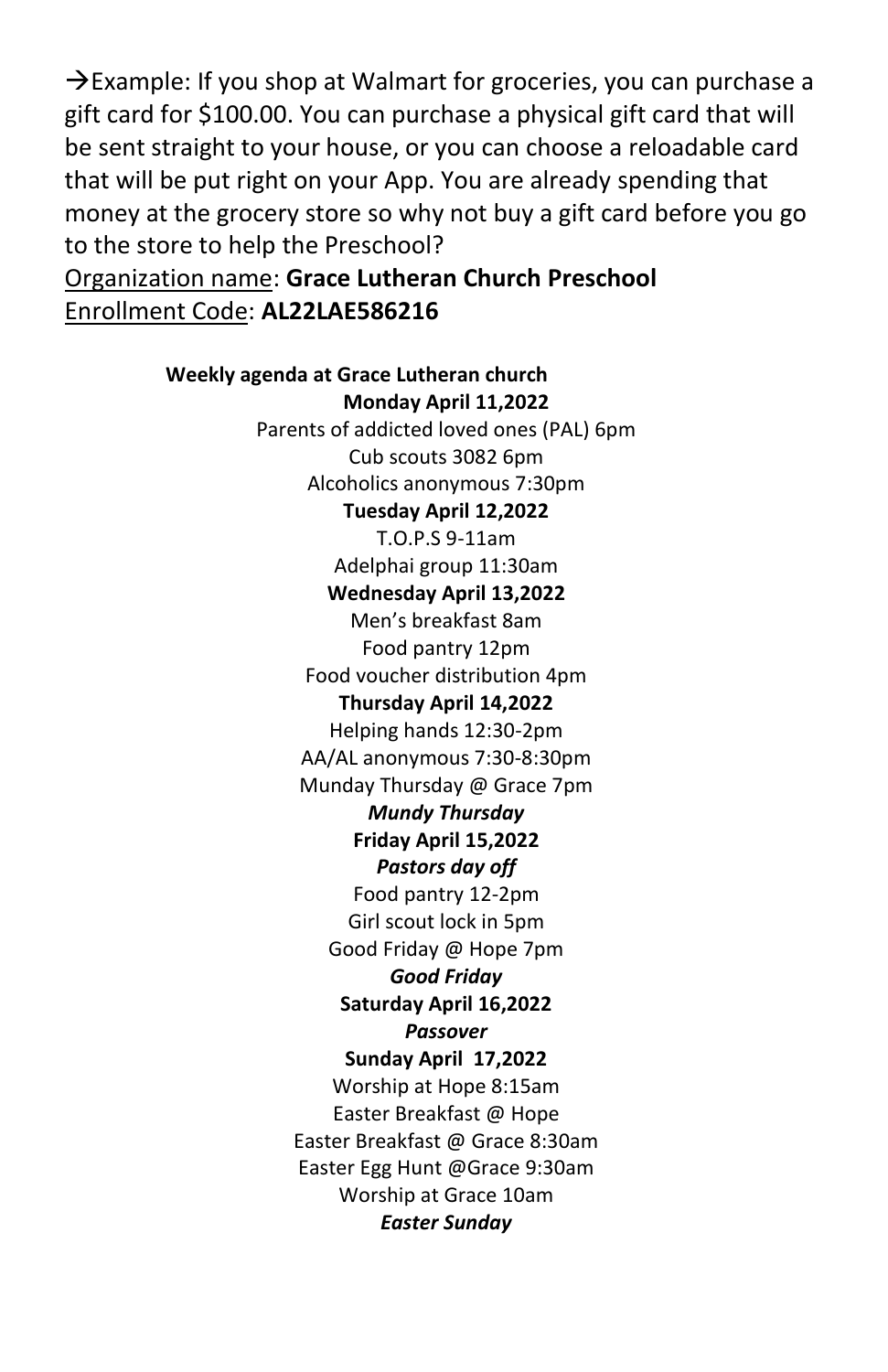

- 2 Por mis pecados sé que has sufrido, y que te ha herido mi rebelión; lo reconozco, mis culpas lloro, y triste imploro, Señor, perdón.
- 3 Del Padre eterno desamparado, por mi pecado sufres la cruz; por eso el alma de amor vencida, queda rendida, a ti, Jesús.

Text: Anonymous; tr. Martin A. Seltz, b. 1951 Music: SANTO CORDERO, José Ruiz, b. 1956 English text © 2009 Augsburg Fortress Music © 1998 Augsburg Fortress

Duplication in any form prohibited without securing permission from copyright administrator or reporting usage under valid license.